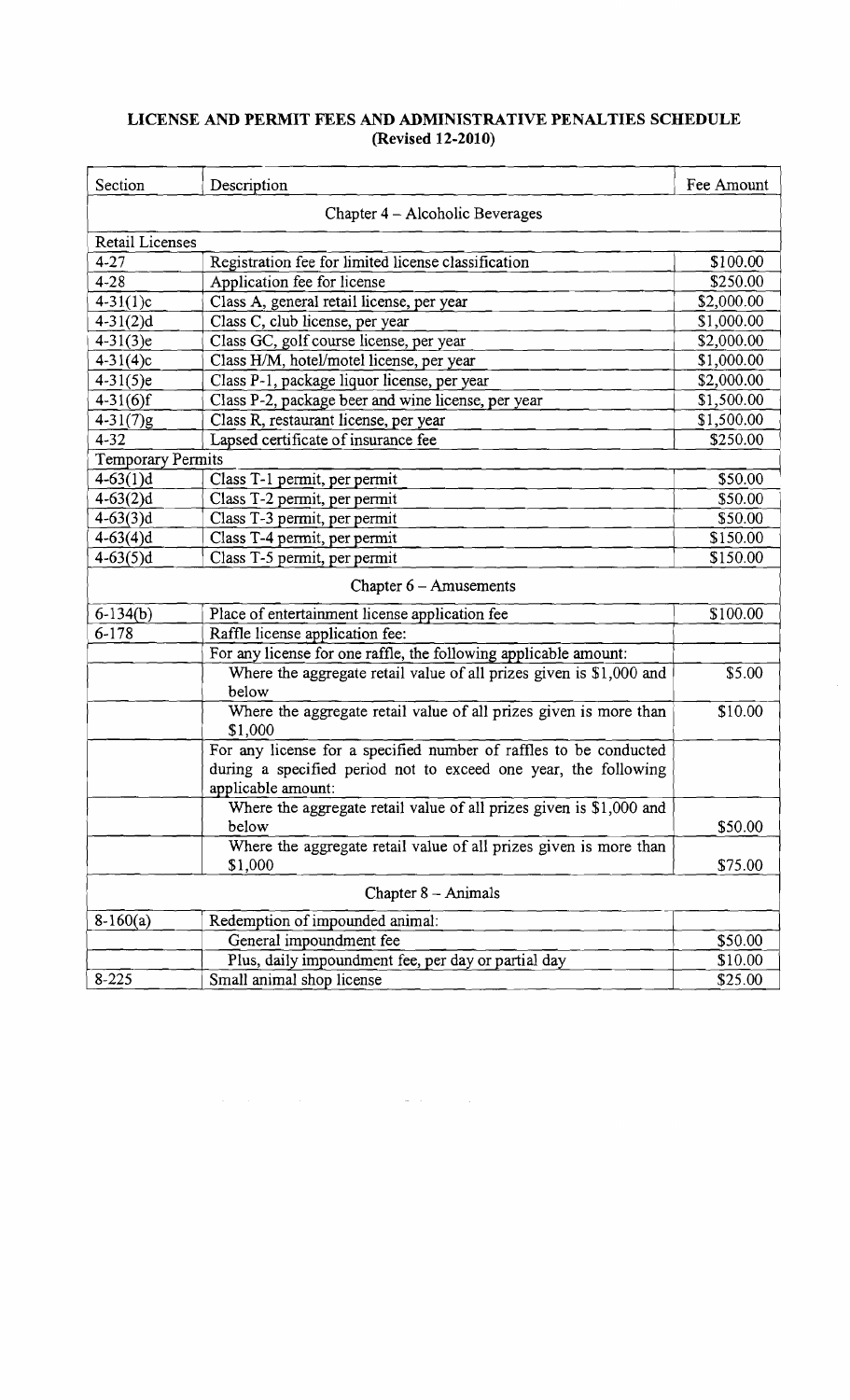|        | Chapter 10 - Buildings and Building Regulations                                                                                                                                   |          |  |
|--------|-----------------------------------------------------------------------------------------------------------------------------------------------------------------------------------|----------|--|
| $10-5$ | The fee for each permit as required by any provision of this Chapter<br>shall be paid in advance of the issuance of any such permit in<br>accordance with the following schedule: |          |  |
|        |                                                                                                                                                                                   |          |  |
|        | <b>Building Code permits</b>                                                                                                                                                      |          |  |
|        | New Construction (including additions, but excepting one- and<br>two-family dwellings), per \$1,000.00 of construction costs                                                      | \$1.50   |  |
|        | Tower                                                                                                                                                                             | \$75.00  |  |
|        | Deck                                                                                                                                                                              | \$25.00  |  |
|        | Fence                                                                                                                                                                             | \$15.00  |  |
|        | Sign, per \$1,000.00 of estimated costs but not less than \$30.00                                                                                                                 | \$10.00  |  |
|        | Demolition:                                                                                                                                                                       |          |  |
|        | Any building or structure except one- and two-family                                                                                                                              |          |  |
|        | dwellings and detached garages and sheds, per \$1,000.00 of                                                                                                                       |          |  |
|        | estimated costs but not less than \$35.00                                                                                                                                         | \$5.00   |  |
|        | Any one- and two-family dwelling                                                                                                                                                  | \$35.00  |  |
|        | Any detached garage or shed                                                                                                                                                       | \$15.00  |  |
|        | Moving (when not crossing or occupying any public street, alley                                                                                                                   |          |  |
|        | or right-of-way)                                                                                                                                                                  | \$50.00  |  |
|        | Automatic fire extinguishing system, fire pumps and related                                                                                                                       |          |  |
|        | equipment, per \$1,000.00 of estimated costs but not less than                                                                                                                    |          |  |
|        | \$100.00                                                                                                                                                                          | \$5.00   |  |
|        | Plan review fees (for all new construction, including additions):                                                                                                                 |          |  |
|        | Construction costs(\$)                                                                                                                                                            |          |  |
|        | $0.00 - 9,000.00$                                                                                                                                                                 | \$0.00   |  |
|        | 10,000.00 - 49,000.00                                                                                                                                                             | \$50.00  |  |
|        | 50,000.00 - 174,999.00                                                                                                                                                            | \$100.00 |  |
|        | 175,000.00 plus, per \$1,000.00 of construction costs                                                                                                                             | \$1.50   |  |
|        | Sprinkler system review fee                                                                                                                                                       | \$50.00  |  |
|        |                                                                                                                                                                                   |          |  |
|        | Residential Code permits                                                                                                                                                          |          |  |
|        | New Construction                                                                                                                                                                  |          |  |
|        | 2,200 square feet or less                                                                                                                                                         | \$175.00 |  |
|        | 2,201 square feel or more                                                                                                                                                         | \$250.00 |  |
|        | Additions, alterations, renovations                                                                                                                                               |          |  |
|        | Per inspection, but not less than \$45.00                                                                                                                                         | \$15.00  |  |
|        | Disability Accessibility Projects                                                                                                                                                 | \$25.00  |  |
|        | Plan review fee                                                                                                                                                                   | \$50.00  |  |
|        | Sprinkler system review fee                                                                                                                                                       | \$50.00  |  |
|        | Mechanical Code and fuel gas permits                                                                                                                                              |          |  |
|        | One- and two-family residential, per fixture                                                                                                                                      | \$25.00  |  |
|        | All (except one- and two-family residential), per \$1,000.00 of the                                                                                                               |          |  |
|        | estimated cost per fixture                                                                                                                                                        | \$2.00   |  |
|        | Electrical permits                                                                                                                                                                |          |  |

 $-2-$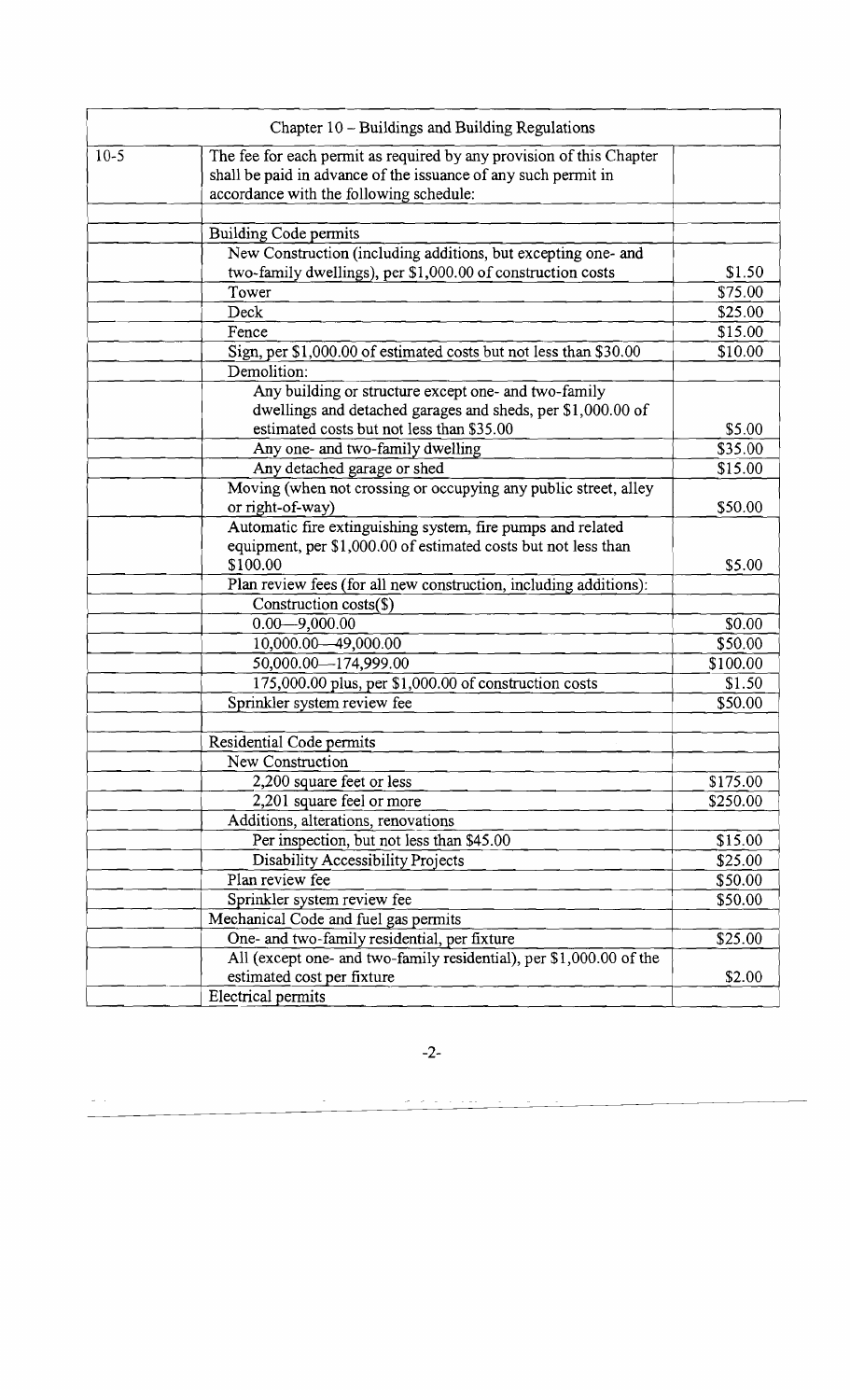| One- and Two-Family Residential:                                 |           |
|------------------------------------------------------------------|-----------|
| Service Installations:                                           |           |
| Single meter                                                     | \$5.00    |
| Each additional meter                                            | \$1.00    |
| Outlets and/or Fixtures:                                         |           |
| New Building Construction                                        |           |
| First 40 outlets and/or fixtures                                 | \$10.00   |
| Each additional 40 outlets and/or fixtures                       | \$10.00   |
| Alterations to existing installations:                           |           |
| First 3 outlets and/or fixtures                                  | No charge |
| Four to ten outlets and/or fixtures                              | \$3.00    |
| Each additional 20 outlets and/or fixtures                       | \$1.00    |
| To move service                                                  | \$12.00   |
| Air conditioners                                                 | \$7.50    |
| All (except one- and two-family residential):                    |           |
| Service Installations:                                           |           |
| 100 amp service                                                  | \$10.00   |
| 200 amp service                                                  | \$25.00   |
| 400 amp service                                                  | \$50.00   |
| Each additional 100 amp above 400, per 100 amp                   | \$20.00   |
| Outlets and/or fixtures                                          |           |
| First 20 outlets and/or fixtures                                 | \$5.00    |
| Each additional 20 outlets and/or fixtures                       | \$10.00   |
| Alterations to Existing Buildings:                               |           |
| First 20 outlets and/or fixtures                                 | \$5.00    |
| Each additional 20 outlets and/or fixtures                       | \$10.00   |
| To move service                                                  | \$12.00   |
| Motors and/or heating up to ten h.p.                             | \$5.00    |
| Each additional 10 h.p.                                          | \$.50     |
| (Each KW of heating shall be considered 1 h.p.)                  |           |
| Signs (Exterior Only), per \$1,000 of the estimated cost, with a |           |
| minimum of \$30.00 per sign                                      | \$10.00   |
| Plumbing Permits (Under Building Code), per plumbing fixture     | \$4.00    |
| Plus an inspection fee for all openings as follows:              |           |
| 1 to 10 openings                                                 | \$10.00   |
| 11 to 20 openings                                                | \$15.00   |
| 21 to 30 openings                                                | \$20.00   |
| 31 to 40 openings                                                | \$30.00   |
| 41 and over                                                      | \$35.00   |
| Fire Prevention Code Permits                                     |           |
| Storage of Compressed Gases, Flammable and Combustible           |           |
| Liquids, Hazardous Materials and LP-Gas:                         |           |
| Tanks containing 2,000 water gallons and less                    | \$100.00  |
| Tanks containing more than 2,000 water gallons                   | \$200.00  |
| Installation, Construction or Alteration of Equipment Used to    |           |
| Store, Dispense or Use Compressed Gases, Flammable and           |           |

-3

 $\ddot{\phantom{0}}$ 

 $\frac{1}{\pi} \left( \frac{1}{\pi} \right) = \frac{1}{\pi} \left( \frac{1}{\pi} \right)$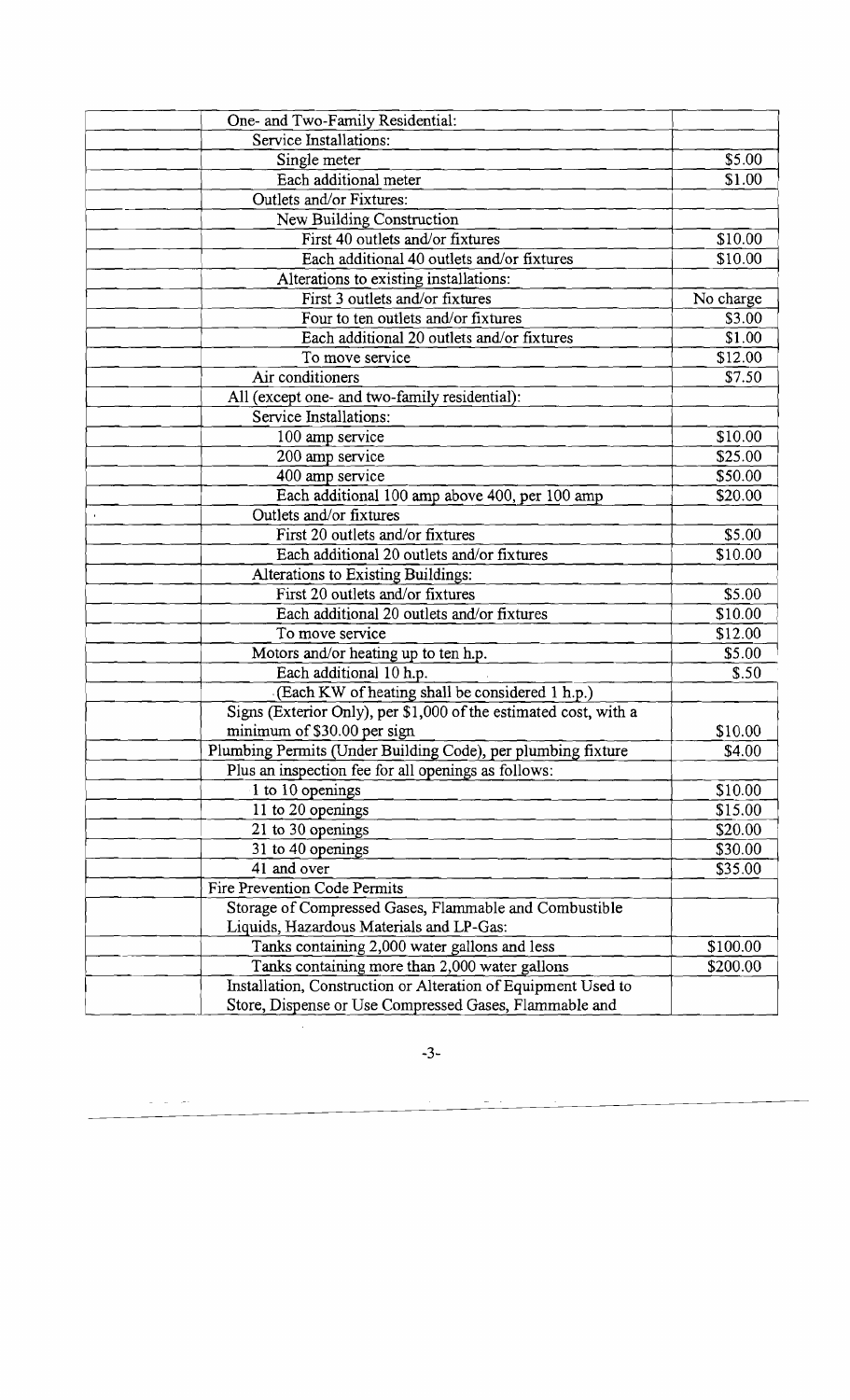|            | Combustible Liquids, Hazardous Materials and LP-Gas                   | \$15.00  |
|------------|-----------------------------------------------------------------------|----------|
|            | Silviculture or Range or Wildlife Management Practices,               |          |
|            | Prevention or Control of Disease or Pests, or a Bonfire               | \$30.00  |
|            | Moving Permit (across any public street, alley or right-of-way)       | \$50.00  |
|            | Work Without a Permit:                                                |          |
|            | For any work or use commenced without a permit for which a            |          |
|            | permit is required, an additional fee of \$100.00 shall apply in      |          |
|            | addition to the regularly prescribed fee                              |          |
| $10-54(4)$ | Mechanical contractor license application fee                         | \$50.00  |
| $10 - 55$  | Annual registration fee for mechanical contractor licensed in another |          |
|            | city                                                                  | \$50.00  |
| $10 - 57$  | Mechanical contractor license annual renewal fee                      | \$50.00  |
| $10-79(4)$ | Electrical contractor license application fee, all types              | \$50.00  |
| $10 - 80$  | Electrical contractor annual registration fee                         | \$50.00  |
| 10-82      | Electrical contractor annual license renewal fee:                     | \$50.00  |
|            | General electrical contractor                                         | \$50.00  |
|            | Maintenance electrical contractor                                     | \$25.00  |
| $10 - 414$ | Fees for each registration or reinspection of rental residential      |          |
|            | premises:                                                             |          |
|            | Each Registration Statement, per dwelling or condominium unit         | \$40.00  |
|            | Each late registration statement                                      | \$100.00 |
|            | Each failure to appear for or cancel a scheduled inspection or        |          |
|            | reinspection                                                          | \$100.00 |
|            | Each reinspection                                                     | \$100.00 |
| 10-504     | Mobile Home Park License, per Mobile Home Site                        | \$25.00  |
| 10-513     | Certificate of Occupancy-Mobile Home                                  | \$40.00  |
|            | As used in this Schedule for Chapter 10:                              |          |
|            | Construction costs shall be calculated by multiplying the gross       |          |
|            | square footage of any new building, structure or addition by the most |          |
|            | recent square foot construction cost as revised and published from    |          |
|            | time to time in the Building Safety Journal by the International Code |          |
|            | Council                                                               |          |
|            | Estimated costs shall be calculated by totaling the cost of all       |          |
|            | services, labor, materials, equipment, scaffolding and any other      |          |
|            | appliances or devices entering into and necessary to the prosecution  |          |
|            | and completion of the installation or the work ready for occupancy;   |          |
|            | provided that the cost of excavation or grading, and of painting,     |          |
|            | decorating or other work that is merely for embellishment and not     |          |
|            | otherwise necessary for the safe and lawful use is not deemed a part  |          |
|            | of such installation or work                                          |          |
|            | Plumbing fixtures includes any opening in plumbing systems for        |          |
|            | fixtures or for waste or ventilation pipes regardless of whether an   |          |
|            | actual fixture is set or not                                          |          |
|            | Chapter 12 – Business Regulation                                      |          |
| $12-54(b)$ | Motel license fee, annually per room                                  | \$5.00   |
|            |                                                                       |          |

 $-4-$ 

a provincia proporciones de la construcción de la construcción de la construcción de la construcción de la con